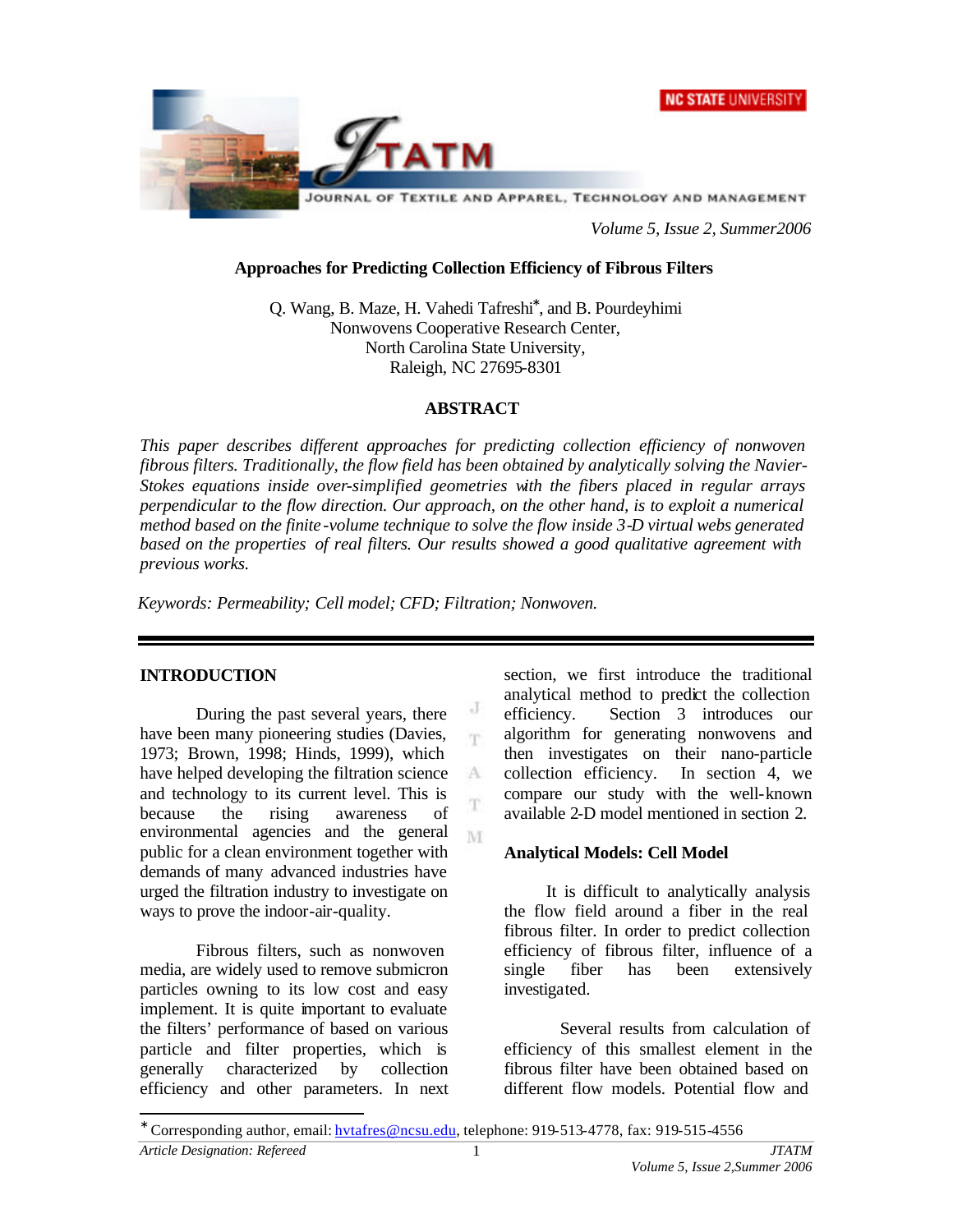Lamb flow are two of those early models describing the flow around a cylindrical fiber (Davies, 1973), however because there is no neighboring fiber influence, they cannot present the realistic flow. The neighboring fiber interference was first adequately taken into account by Kuwabara (1959) and Happel (1959). Both theories differ from the earlier isolated fiber models, since they consider the fiber in a finite space instead of an infinite space (shown in Figure 1). For this reason, the effects of other fibers at the outlet could be taken into account (Brown, 1993).



**Figure 1**: Cell Model considers a fiber in a finite space

It has been known that the flow fields near the surface of the cylinders without considering the slipping effect could be expressed in polar coordinates the equations by (Stechkina and Fuch, 1965; Happel, 1959; Kuwabara, 1959):

$$
U_r = (1 - \frac{1}{r^2} - 2 \ln r) \cos q \tag{1}
$$

$$
U_q = (1 - \frac{1}{r^2} + 2\ln r)\sin q
$$
 (2)

in which  $\boldsymbol{r}$  is the dimensionless distance and  $U_r$  and  $U_q$  are the components of the dimensionless flow velocity  $U_0$  which could be represented by

$$
U_0 = \frac{U}{2K} \tag{3}
$$

where  $U$  is the flow velocity and  $K$  is the hydrodynamic factor , which could be varied by different models. *K* in Cell model is Kuwabara hydrodynamic factor *Ku* , which could be represented by

4 4 3 2  $Ku = -\frac{\ln a}{2} - \frac{3}{4} + a - \frac{a^2}{4}$ (Kuwabara, 1959; Rao and Faghri, 1988).

Collection efficiency of a fibrous filter  $E$  could be obtained by the single fiber efficiency *h* by the following equation (Lee and Liu, 1982 ;Hinds, 1999):

$$
E = 1 - \exp(\frac{-4aht}{p D_f})
$$
 (4)

in which *a* is the Solid volume fraction, *h* is the air viscosity, *t* is the thickness of the filter, and  $D_f$  is the fiber diameter.

Among all the mechanisms which will influence collection efficiency, interception, Brownian diffusion and inertial impaction are three of the most importance for pure aerosol filtration (Davies, 1973). Based on the studies done by Hinds (1999) and Lee et al (1982), the arithmetic sum of efficiencies for these mechanisms could be considered as an approximation of efficiency for the single fiber.

$$
\boldsymbol{h} = \boldsymbol{h}_R + \boldsymbol{h}_D + \boldsymbol{h}_I \tag{5}
$$

in which  $h_R$ ,  $h_D$  and  $h_I$  are the single fiber efficiency due to the interception, diffusion and inertial impaction, respectively.

In the most penetrating particle size region (around 300 nm), work of Stechkina et al. (1969) has shown diffusion and interception are dominant filtration mechanism. Particularly, interception is dominant when  $D_p$  is comparable to  $D_f$  while Brownian motion is the most important mechanism when  $D_f \gg D_p$ .

 The interception of a homogenous spherical particle by a cylindrical fiber could be defined as a particle is intercepted by a fiber when the distance from the center of the particle mass to the fiber surface is equal or less than the radius of the particle (Hinds, 1999). In the Kuwabara flow, the expression of the single fiber efficiency due to the interception is (Lee and Liu, 1982).

J

T

A

T

 $\mathbf{M}$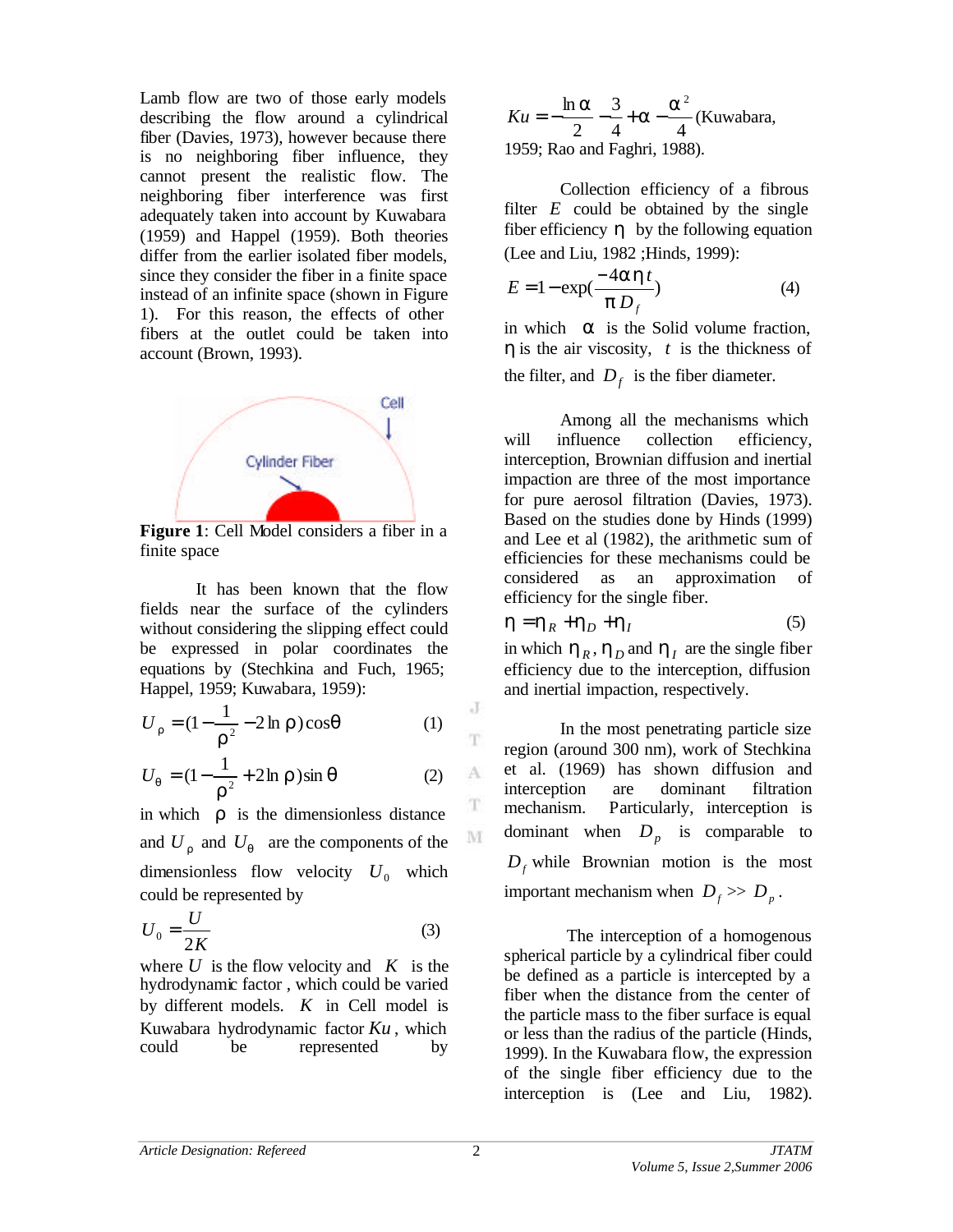$$
\mathbf{h}_R = \frac{1+R}{2Ku} \left[ 2\ln(1+R) - 1 + \mathbf{a} + \left( \frac{1}{1+R} \right)^2 (1-\frac{\mathbf{a}}{2}) - \frac{\mathbf{a}}{2} (1+R)^2 \right] \tag{6}
$$

In which *R* is the fiber radius, and *a* is the solid volume fraction which equals to the ratio of fiber volume and filter volume.

There exist several approximation forms of Equation 6 (Stechkina and Fuch, 1966; Lee and Liu, 1982.), yet small discrepancies from those approximation forms to the original expression cannot be avoided. The most widely accepted approximation of the single fiber efficiency due to the interception maybe is the simplified form obtained by Lee and Liu (1982).

$$
\boldsymbol{h}_R = \frac{1-\boldsymbol{a}}{Ku} \frac{R^2}{1+R} \tag{7}
$$

It is obvious to obtain from the above equation that  $h_R$  will be high while R is big, and low when *R* is small.

For aerosol filtration, particle may derivate from its original streamline when passing through a fibrous filter media. The derivation is caused by the combination of particle inertia and diffusion due to Brownian motion. Derivation of Brownian motion governs the particle trajectory when the particle is extremely small compared to the fiber size (Hinds 1999).

Steckina and Fuchs (1966) are the first to use cell model to deal with the efficiency caused by Brownian motion. They tried to get the particle trajectory due to the Brownian motion by solving convective diffusion of inertial-less particles towards a cylindrical fiber in the dimensionless coordinates (Stehina and Fuch, 1965).  $h_d$  could be calculated by the following equation:

$$
\boldsymbol{h}_d = \frac{\boldsymbol{d}^3 (1+R)}{2Ku} \int_0^p \left(\frac{\partial n}{\partial \boldsymbol{r}_{=1+R}}\right) d\boldsymbol{q} \tag{8}
$$

The single-fiber efficiency for this mechanism  $(h_d)$  achieved by the method mentioned above, could be presented as follows:

$$
\mathbf{h}_d = 2.9 Ku^{-1/3} Pe^{-2/3} + 0.624 Pe^{-1} \tag{9}
$$

By using the method of boundary layer theory, Lee and Liu (1982) shows another prediction of diffusion  $h_d$  by using Kuwabara cell model

$$
\mathbf{h}_d = 2.6(\frac{1-\mathbf{a}}{Ku})^{1/3} Pe^{-2/3}.
$$
 (10)

In which *Pe* is the Peclet Number. Lee and Liu claimed with the inclusion of the factor 1−*a* in the theoretical expression, the results could be applied over a wider range of the condition, especially for the case when *a* is high.

Inertial impaction is another derivative deposit mechanism. It could be defined as (Hinds, 1999) as "a particle, because of its inertia, is unable to adjust quickly enough to the abruptly changing streamlines near the fiber and crosses those streamlines to hit the fiber". The single fiber efficiency for impaction is given by (Lee and Liu, 1982; Hinds 1999) as,

$$
\mathbf{h}_l = \frac{(Stk)J}{2Ku^2} \tag{11}
$$

 $\text{where } J = (29.6 - 28a^{0.62})R^2 - 27.5R^{2.8}$ 

for *R* < 0.4 and *Stk* is the Stokes number, defined as the ratio of particle stopping distance to fiber diameter.

It is obvious to see that collection efficiency of a fibrous filter is a function of a number of parameters of flow, particle and filter and could be easily calculated based on the equations by using cell model. However, a precise prediction of the collection efficiency requires the particle trajectory based on the flow to be solved for each fiber in the filtration medium, and to characterize the efficiency for single fiber by using the average result; In the cell model the fibers inside the filter are treated the same way, even though there exist big difference among fibers (Brown, 1998).

J

T

A T

M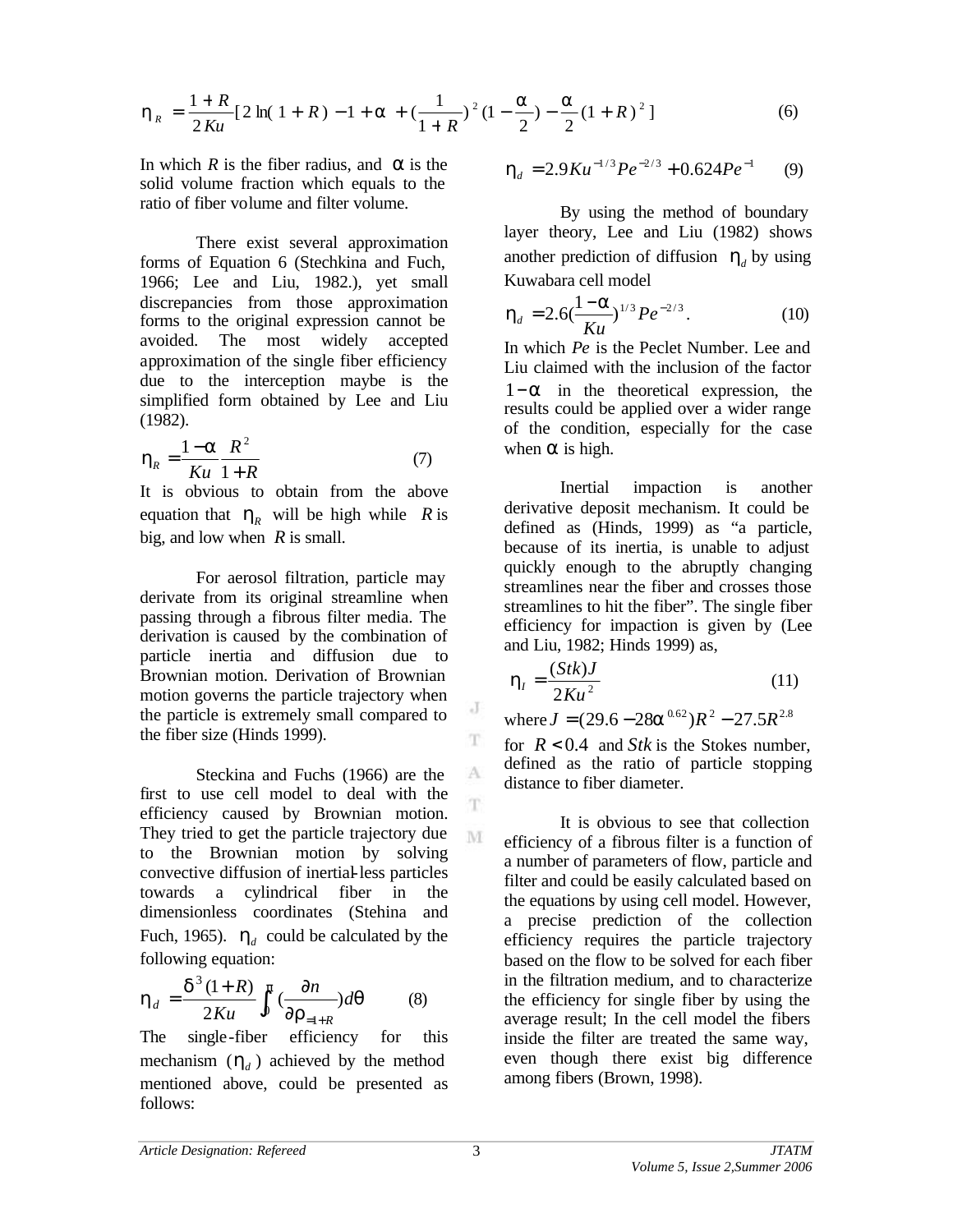### **Numerical Models: 3-D Virtual Web Model**

As we could see from section 2, most of the previous studies have been limited to systems consisting of rows of fibers perpendicular to the flow direction in a two-dimensional geometry. To our knowledge, there have been few attempts in realistically simula ting the filter's disordered structure in a three-dimensional geometry (Wang et. al 2006). Moreover, the role of the filter structure and its relationship with performance of the media has not been fully established. This is because of the difficulties involved not only in generating 3-D structures similar to a nonwoven media, but in calculating the particle collection efficiency when the geometry is too complex as well. The current study is the first step to predict the collection efficiency based on 3-D virtual webs (Wang et. al 2006).

Our virtual models of these fiberwebs are basically similar with the real nonwoven media. For simplicity, we assumed that fibers lie horizontally in the plane of the web and do not bend at the crossovers. One of the most important features of our structure simulation is that it allows the orientation distribution of the fibers to be taken into consideration (as opposed to the cell model which is based on a regular 2-D fiber distribution) (Pourdeyhimi et. al 1996a; Pourdeyhimi et al. 1996b; Pourdeyhimi et al. 1997).

To generate a 3-D web, first a new fiber is generated at an altitude greater than the current thickness of the web. The fiber is then lowered until it reaches the fiber-webs. For more details reader are refereed to our previous publication by Wang et al (2006). The difference existing between the longfiber web model (such as Electrospinning, Meltblowing, and Spun-bonding) and shortfiber web model (such as Air-laying, Carding and Wet-laying) is that we used the so-called  $\mu$ -randomness for generating continuous filaments and *I*-randomness for short fibers (Pourdeyhimi et. al 1996a;

Pourdeyhimi et al. 1996b; Pourdeyhimi et al. 1997).

A steady state laminar incompressible model has been adopted to describe the flow regime inside our virtual geometry. The finite volume method implemented in Fluent code is exploited to solve the flow field.



**(a)**

 $\cdot$ T

A

T M



**Figure 2:** Nonwoven webs and their virtual model: a) a typical long fiber web; b) a typical short fiber web.

The governing equations including continuity, conservation of linear momentum, and energy could be written in vectorial form as:

$$
\frac{D\mathbf{r}}{Dt} + \mathbf{r}\nabla \cdot V = 0 \tag{12}
$$

$$
\boldsymbol{r}\frac{DV}{Dt} = -\nabla p - \boldsymbol{h}\nabla \times (\nabla \times V) + 4/3\boldsymbol{h}\nabla(\nabla \cdot V)(13)
$$

$$
rc_p \frac{DT}{Dt} = -\frac{Dp}{Dt} + \Phi + k\nabla^2 T \tag{14}
$$

In above-mentioned equations, *r* , k, and  $c_p$  represent air density, thermal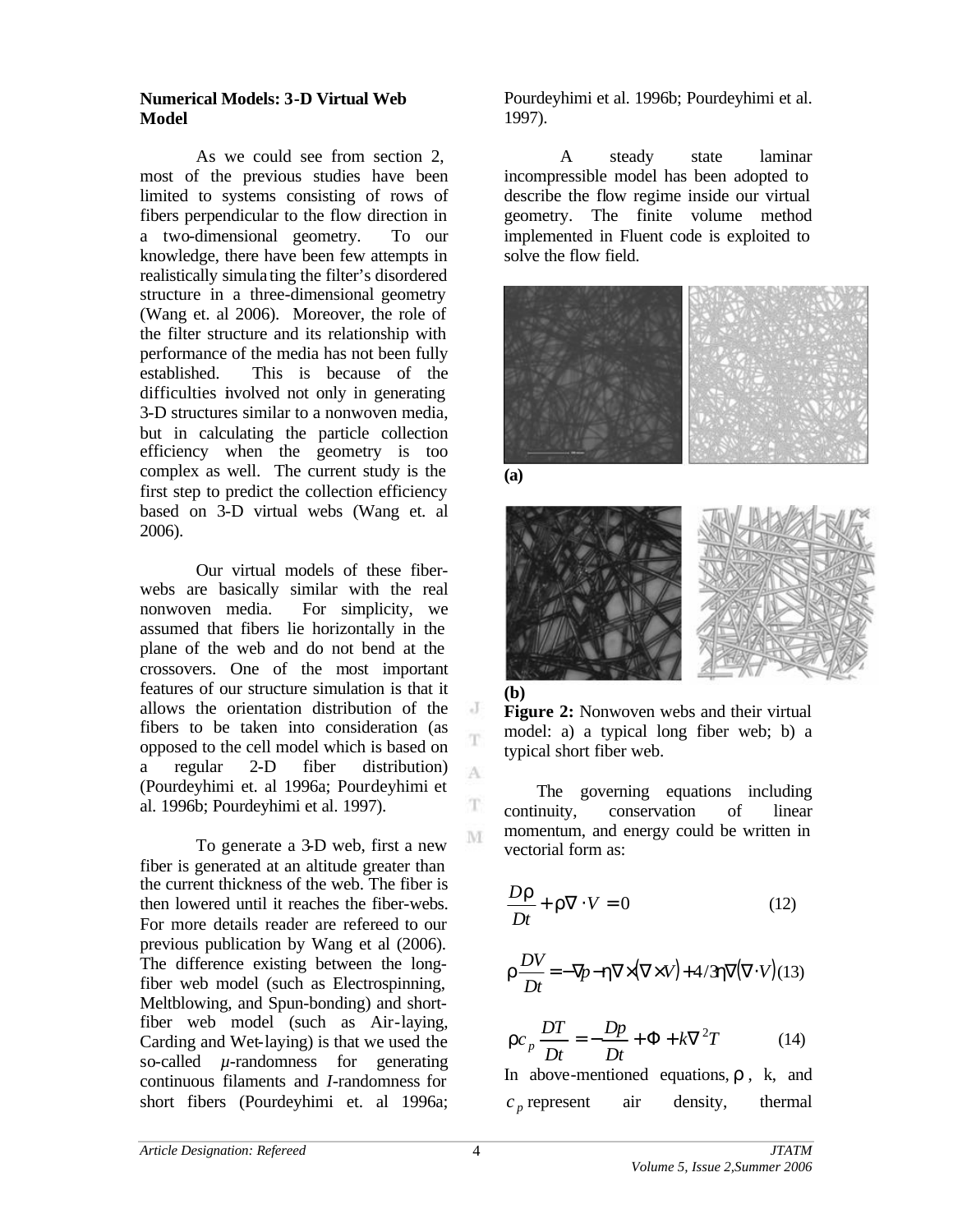conductivity, and the specific heat of air, respectively.

Symmetry boundary condition has been used for the sides of the computational box, even though there is no plane of symmetry in a disordered fibrous structure. This boundary condition is considered for the simulations because there lacks of information regarding the flow velocity and/or pressure inside of the structure prior to the simulations.

We assumed a no-slip boundary condition for the air flow on the fiber surfaces. This is because for the air thermal condition and the fiber diameter considered

in this study, the continuum flow prevails, i.e.,  $Kn_f = 2I/d_f \ll 1$ , where  $Kn_f$  is the Knudsen number of fiber, and *l* is the mean free path of the air molecules (64.5 nm at STP).

Once the particle -free flow field is obtained, the airborne particulates, modeled by rigid spheres of uniform density  $r_p = 1000 \frac{kg}{m^3}$ , are introduced into the flow domain. Particle trajectories are then tracked via the Lagrangian method and their positions are monitored. Figure 3 shows a typical trajectory of one particle inside flow domain.



**Figure 3:** Particle trajectory of 3-D virtual webs.

J T.

A T.

M

Efficiency of a fibrous filter is determined by the number of particles can remove from an aerosol flow:

$$
E = \frac{N_{in} - N_{out}}{N_{in}}\tag{15}
$$

where  $N_{in}$  and  $N_{out}$  are the number of entering and exiting particles, respectively.

# **Results and Discussion**

Figure 4 shows the result of the simulation based on one of the above mentioned 3-D virtual web with different operating flow velocity and particle size. It is obvious that the collection efficiency is higher for the nano particle under with the low velocity. This is because for the nano particle, the dominant collection efficiency is Brownian Diffusion. For low velocity, the particle will have more residence time inside the filter and higher opportunity to be captured by the fiber.



**Figure 4:** Collection efficiency is higher for the nano-particle at low velocity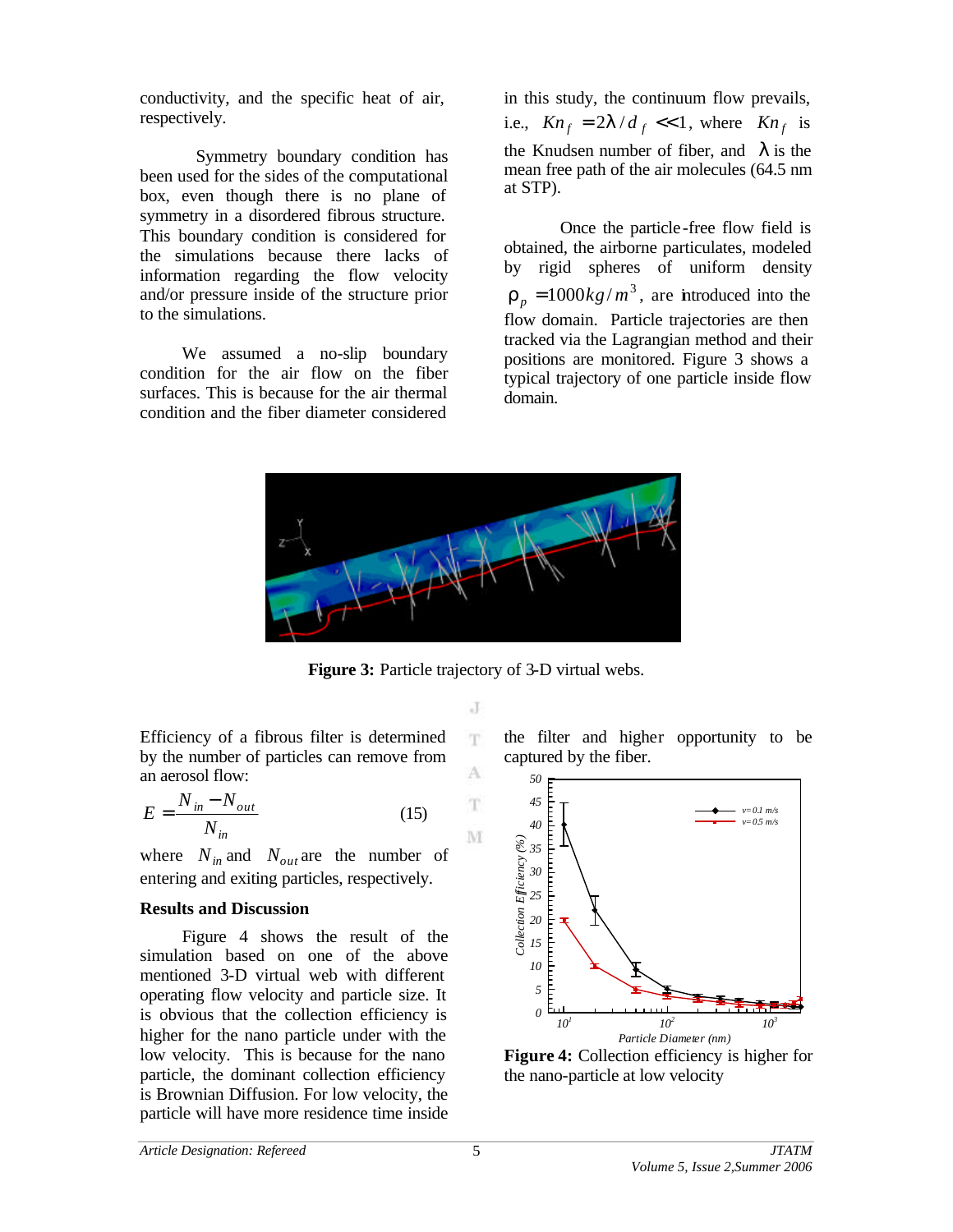Figure 5 shows the average collection efficiency of our virtual filter versus particle diameter along with the predictions of the Kuwabara's cell model. Monodisperse aerosols having a particle size ranging of 100 nm to 400 nm have been introduced to the simulation domain and tracked inside the structure. The inlet face velocity of was considered to be 0.1 m/s. It can be seen that the filter collection efficiency decreases by increasing the particle size in the range of 100 nm to 400 nm. The collection efficiency predicted by our simulations follows a trend very similar to that of the Kuwabara's cell model. However, there seems to be a slight difference between the two predictions.



**Figure 5:** A comparison between collection efficiencies from CFD and cell model.

#### **Conclusions**

In this work, we simulated the filtration process of nanoparticle via different categories of nonwoven media. The numerical simulations presented here are obtained via solving the Navier-Stokes equations inside virtual 3-D filter media constructed in accordance with the real features of the nonwoven filters. We demonstrated that the collection efficiencies are higher for smaller face velocities. Our simulated collection efficiencies were compared with the predictions of the Kuwabara's cell model and similar trend has been found.

#### **Acknowledgement**

The current work is supported by the Nonwovens Cooperative Research Center. Their support is gratefully acknowledged.

#### **REFERENCE:**

- Brown, R.C., 1998. Airflow through filtersbeyond single -fiber theory. In: Spurny, K.R., (ed) Advances in Aerosol Filtration. Lewis Publishers.
- Davies, C.N., 1973. Air Filtration. Academic Press, London.
- Happel, J., 1959.Viscous flow relative to arrays of cylinders., Aiche Journal 5(2),174-177.
- Hinds, W.C., 1999. Aerosol technology: properties, behavior, and measurement of airborne particles, 2nd edn. Wiley, New York.
- Kuwabara, S., 1959. The forces experienced by randomly distributed parallel circular cylinders of spheres in a viscous flow at small Reynolds number. Journal of The Physical Society of Japan 14 (4), 527-532.
- Lee, K.W., Liu, B.Y.H., 1982. Theoretical study of aerosol filtration by fibrous filters 1(2), 147-161.
- Pourdeyhimi, B., Ramanathan, R., Dent, R., 1996a. Measuring fiber orientation in nonwovens .1. Simulation. Textile Research Journal 66 (11), 713-722.
- Pourdeyhimi, B., Ramanathan, R., Dent, P., 1996b.Measuring fiber orientation in nonwovens .2. Direct tracking. Textile Research Journal66 (12), 747-753.
- Pourdeyhimi, B., Dent, R., Davis, H., 1997. Measuring fiber orientation in nonwovens .3. Fourier transform. Textile Research Journal 67 (2), 143- 151.

T

A T

M